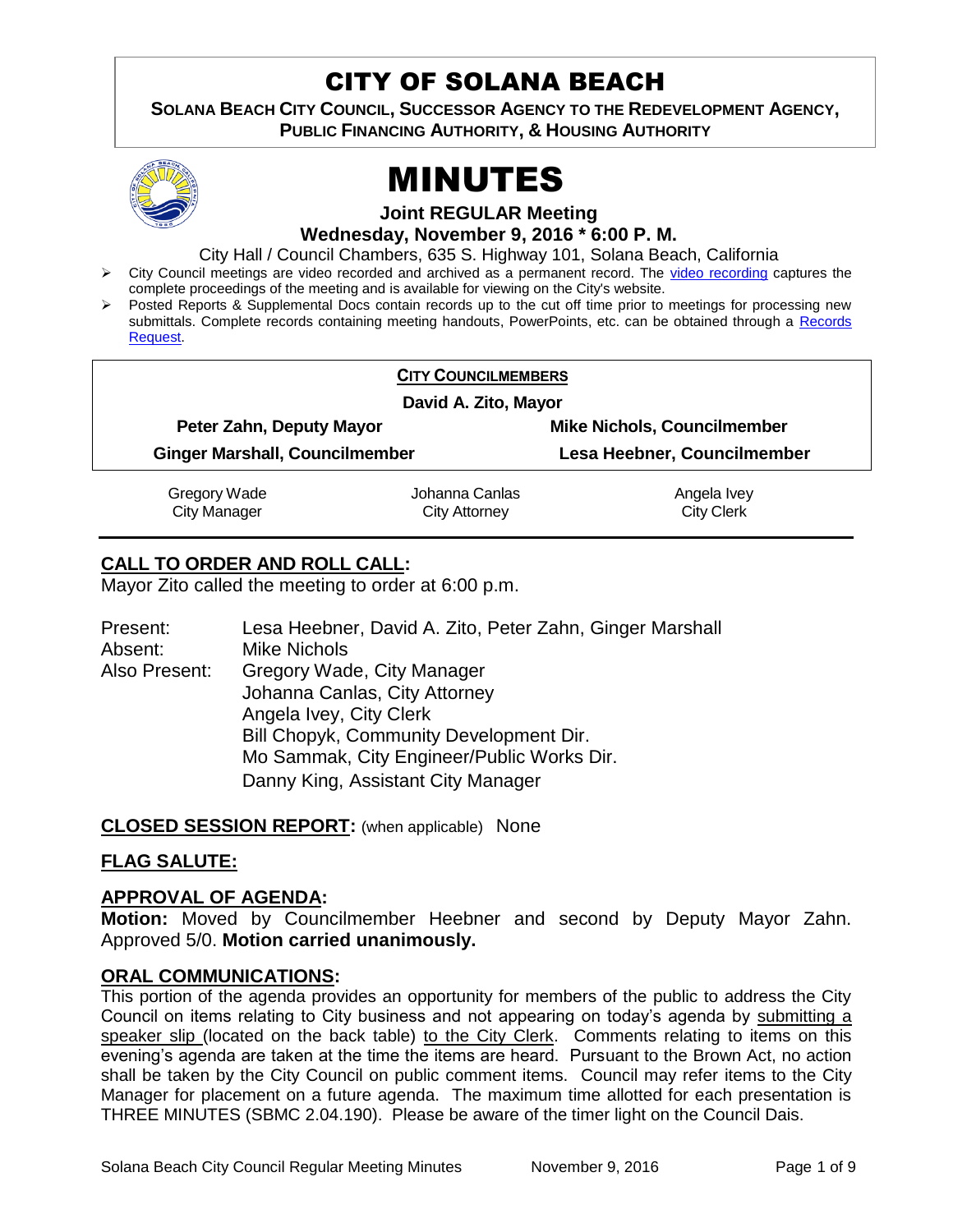# **COUNCIL COMMUNITY ANNOUNCEMENTS / COMMENTARY:**

*An opportunity for City Council to make brief announcements or report on their activities. These items are not agendized for official City business with no action or substantive discussion.* 

# **A. CONSENT CALENDAR:** (Action Items) (A.1. - A.3.)

Items listed on the Consent Calendar are to be acted in a single action of the City Council unless pulled for discussion. Any member of the public may address the City Council on an item of concern by submitting to the City Clerk a speaker slip (located on the back table) before the Consent Calendar is addressed. Those items removed from the Consent Calendar by a member of the Council will be trailed to the end of the agenda, while Consent Calendar items removed by the public will be discussed immediately after approval of the Consent Calendar.

# **A.1. Minutes of the City Council.**

Recommendation: That the City Council

1. Approve the Minutes of the City Council Meetings held August 24, 2016 and October 12, 2016.

#### [Item A.1. Report \(click here\)](https://solanabeach.govoffice3.com/vertical/Sites/%7B840804C2-F869-4904-9AE3-720581350CE7%7D/uploads/Item_A.1._Report_(click_here)_-_11-9-2016.pdf)

*Posted Reports & Supplemental Docs contain records up to the cut off time, prior to the start of the meeting, for processing new submittals. The final official record containing handouts, PowerPoints, etc. can be obtained through a Records Request to the City Clerk's Office.* **Motion:** Moved by Deputy Mayor Zahn and second by Councilmember Nichols. Approved 5/0. **Motion carried unanimously.**

#### **A.2. Register Of Demands.** (File 0300-30)

Recommendation: That the City Council

1. Ratify the list of demands for October 8, 2016 through October 21, 2016.

[Item A.2. Report \(click here\)](https://solanabeach.govoffice3.com/vertical/Sites/%7B840804C2-F869-4904-9AE3-720581350CE7%7D/uploads/Item_A.2._Report_(click_here)_-_11-9-16.PDF)

*Posted Reports & Supplemental Docs contain records up to the cut off time, prior to the start of the meeting, for processing new submittals. The final official record containing handouts, PowerPoints, etc. can be obtained through a Records Request to the City Clerk's Office.* **Motion:** Moved by Deputy Mayor Zahn and second by Councilmember Nichols. Approved 5/0. **Motion carried unanimously.**

#### **A.3. General Fund Adopted Budget for Fiscal Year 2016-2017 Changes.** (File 0330-30)

Recommendation: That the City Council

1. Receive the report listing changes made to the Fiscal Year 2016-2017 General Fund Adopted Budget.

#### [Item A.3. Report \(click here\)](https://solanabeach.govoffice3.com/vertical/Sites/%7B840804C2-F869-4904-9AE3-720581350CE7%7D/uploads/Item_A.3._Report_(click_here)_-_11-9-16.PDF)

*Posted Reports & Supplemental Docs contain records up to the cut off time, prior to the start of the meeting, for processing new submittals. The final official record containing handouts, PowerPoints, etc. can be obtained through a Records Request to the City Clerk's Office.* **Motion:** Moved by Deputy Mayor Zahn and second by Councilmember Nichols. Approved 5/0. **Motion carried unanimously.**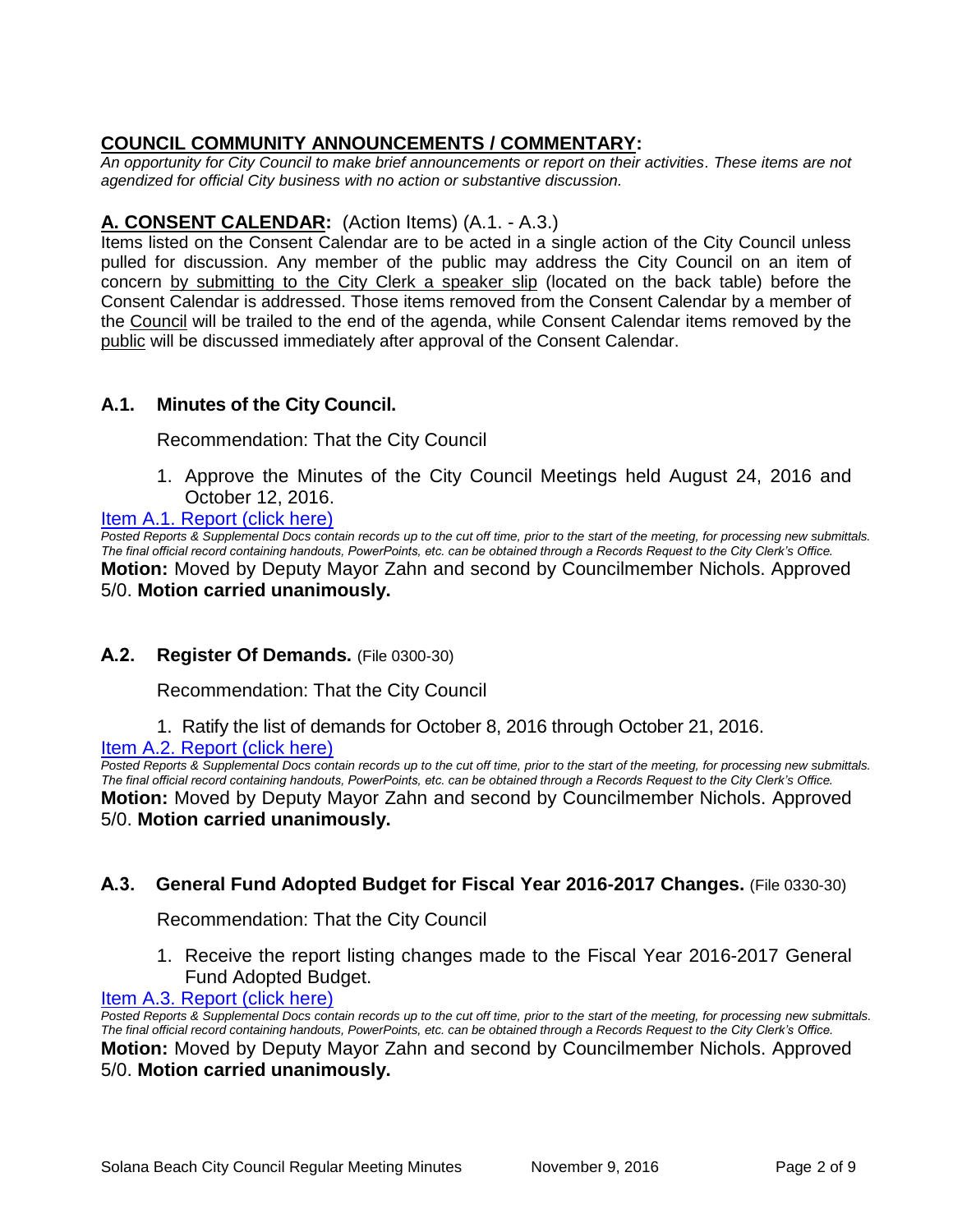# **B. PUBLIC HEARINGS:** (B.1. – B.3.)

This portion of the agenda provides citizens an opportunity to express their views on a specific issue as required by law after proper noticing by submitting a speaker slip (located on the back table) to the City Clerk. After considering all of the evidence, including written materials and oral testimony, the City Council must make a decision supported by findings and the findings must be supported by substantial evidence in the record. An applicant or designees for a private development/business project, for which the public hearing is being held, is allotted a total of fifteen minutes to speak, as per SBMC 2.04.210. A portion of the fifteen minutes may be saved to respond to those who speak in opposition. All other speakers have three minutes each. Please be aware of the timer light on the Council Dais.

#### **B.1. Public Hearing: 1129 Highland Dr., Applicants: Hayashi and Sorensen, Case 17-16-12.** (File 0610-10)

The proposed project meets the minimum objective requirements under the SBMC, is consistent with the General Plan and may be found, as conditioned, to meet the discretionary findings required as discussed in this report to approve a Development Review Permit (DRP) and administratively issue a Structural Development Permit (SDP). Therefore, Staff recommends that the City Council:

- 1. Conduct the Public Hearing: Open the Public Hearing, Report Council Disclosures, Receive Public Testimony, and Close the Public Hearing.
- 2. Find the project exempt from the California Environmental Quality Act pursuant to Section 15303 of the State CEQA Guidelines; and
- 3. If the City Council makes the requisite findings and approves the project, adopt **Resolution 2016-125** conditionally approving a DRP and SDP to construct an 872 square-foot first-floor addition and new 668 second-floor addition to an existing, single-story, single-family residence with a detached three-car garage located at 1129 Highland Drive.

[Item B.1. Report \(click here\)](https://solanabeach.govoffice3.com/vertical/Sites/%7B840804C2-F869-4904-9AE3-720581350CE7%7D/uploads/Item_B.1._Report_(click_here)_-_11-9-16.PDF)

[B.1. Updated Report #1](https://solanabeach.govoffice3.com/vertical/Sites/%7B840804C2-F869-4904-9AE3-720581350CE7%7D/uploads/B.1._Updated_Report__1_-_11-09-16.pdf)

[B.1. Supplemental Documents -](https://solanabeach.govoffice3.com/vertical/Sites/%7B840804C2-F869-4904-9AE3-720581350CE7%7D/uploads/B.1._Supplemental_Documents_updated_11-08_at_420pm_-_R.pdf) R

*Posted Reports & Supplemental Docs contain records up to the cut off time, prior to the start of the meeting, for processing new submittals. The final official record containing handouts, PowerPoints, etc. can be obtained through a Records Request to the City Clerk's Office.*

Greg Wade, City Manager, introduced the item.

Katie Benson, Assistant Planner, presented a PowerPoint (on file).

Council and Staff discussed a neighbor's submitted concern which was address, that there was no conflict with the zoning ordinance, that an easement located on the adjacent property was originally a driveway, which would be used for recreation and landscaping, that the neighbor had a quit claim deed to take away the use of the driveway, that there were no proposed improvements on the easement subject to Council approval and that the City had no role in overriding a private agreement between neighbors.

Council disclosed their familiarity with the project.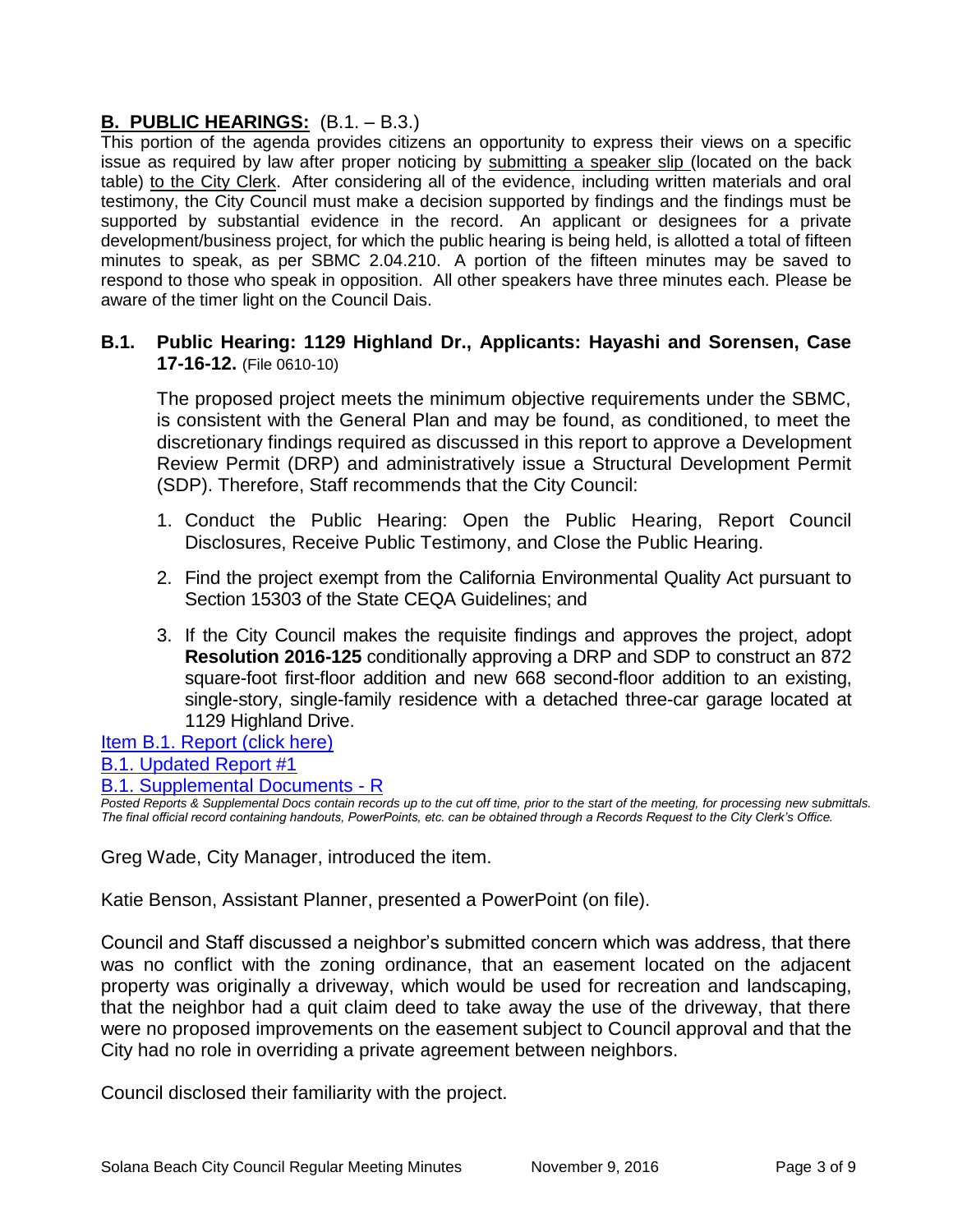Krista Percival said that she was the neighbor of the applicant, that the easement was private but that the project was not consistent with the adjacent land use, the focus of the applicant's family living area was on her property, that the applicant had a landscape plan that was in violation of the land and recreation easement, there was a current violation and the plan presented to her had many violations, that she rejected the setbacks on the plan and that she wanted the landscape redefined on the site plan correctly. She stated that in 2003 she came to the City to talk about the lots around her home to make sure that nobody could build behind her, that she had a Senior Planner sign off on a form designating where the front, rear and side setbacks of the adjoining property were to her property, that she relied on the planner's information, and she would like Council to review the landscape plan. She said that she would fight it in civil court if needed based on detrimental reliance, the interpretation of the setbacks on the current site plan were different that the setbacks signed off by a former Planner, there was not anything before Council now that she was worried about but that she worried about the future. She stated that the landscape plan presented to her exhibited an overhead structure, a chicken coop, and a guesthouse that backed up to her property.

Greg Wade, City Manager, said that there was nothing proposed or before Council showing development within the easement area, that if there were a structure it would be subject to review and approval by the City, and that nothing had been submitted to the City showing a structure being built at this time.

Council and Staff discussed that if there were plans that they were not seen, then the applicant would now be on notice that they would need permits and have to go through the Planning Department. Discussion continued regarding permits required for chicken coops was dependent on the size, placement and location of the structure.

Paul Sorenson, co-owner of house, stated that in his preliminary title report the easement was a driveway, landscaping, and recreation easement, that he spoke with his neighbors regarding the easement and was told a quit claim deed changed it, that he was not planning to do any landscaping until the project was completed, he had met with his neighbors about the plans and they came to an agreement, they had said no to a lot of things on the plans including a driveway, poles, and a chicken coop which they resolved, and that he was surprised it was being brought up at the hearing.

Council, Staff, and Applicant discussed that the applicant had been working with a landscape architect to develop a plan but there was no landscape plan at this time, that a past Planner's interpretation did not bind the City, the interpretation of the code did not rest on Staff, that if there was an interpretation disagreement it would go before the Council, that the Planning Department felt confident that the current setbacks were the correct interpretation of the setback requirements of the City's zoning code, that if there was a code violation in the future then code enforcement would look into it, private easements agreements were between those private parties and not under the City's jurisdiction, and that if the applicant developed in the future there was protection to the neighboring property through the City's codes.

**Motion:** Moved by Councilmember Heebner and second by Councilmember Nichols to close the public hearing. Approved 5/0. **Motion carried unanimously.**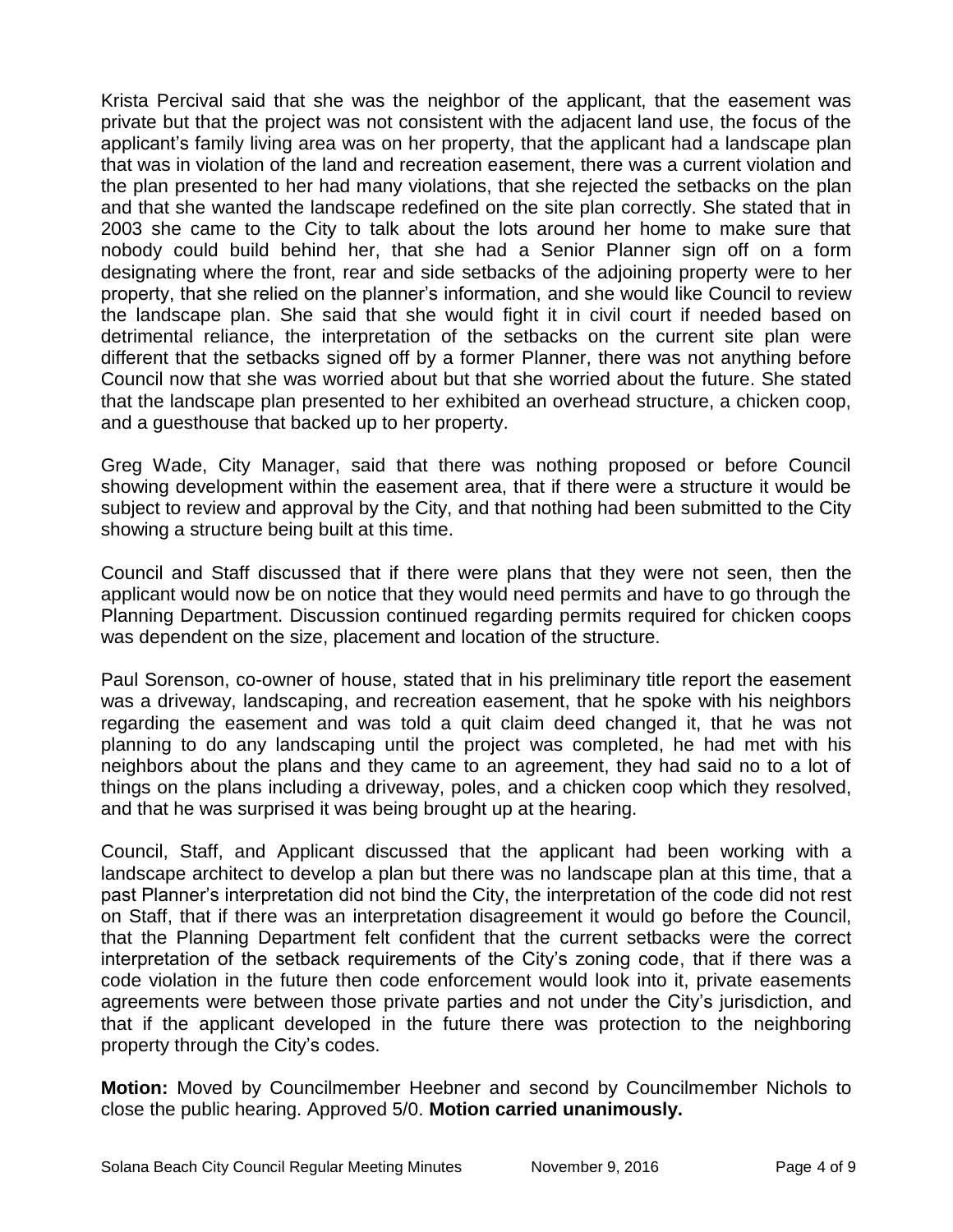**Motion:** Moved by Councilmember Heebner and second by Deputy Mayor Zahn. Approved 5/0. **Motion carried unanimously.**

#### **B.2. Public Hearing: 840 Vera St., Applicants: Levanetz, Case 17-16-05.** (File 0610-10)

The proposed project meets the minimum objective requirements under the SBMC, is consistent with the General Plan and may be found, as conditioned, to meet the discretionary findings required as discussed in this report to approve a Development Review Permit (DRP) and Minor Exception (MEC). Therefore, Staff recommends that the City Council:

- 1. Conduct the Public Hearing: Open the Public Hearing, Report Council Disclosures, Receive Public Testimony, and Close the Public Hearing.
- 2. Find the project exempt from the California Environmental Quality Act pursuant to Section 15303 of the State CEQA Guidelines; and
- 3. If the City Council makes the requisite findings and approves the project, adopt **Resolution 2016-124** conditionally approving a DRP and MEC to relocate a single-story, historic-period, single-family residence with a detached garage to a vacant lot located at 840 Vera Street.

[Item B.2. Report \(click here\)](https://solanabeach.govoffice3.com/vertical/Sites/%7B840804C2-F869-4904-9AE3-720581350CE7%7D/uploads/Item_B.2._Report_(click_here)_-_11-9-16.PDF)

*Posted Reports & Supplemental Docs contain records up to the cut off time, prior to the start of the meeting, for processing new submittals. The final official record containing handouts, PowerPoints, etc. can be obtained through a Records Request to the City Clerk's Office.*

Greg Wade, City Manager, introduced the item.

Katie Benson, Assistant Planner, presented a PowerPoint (on file).

Council and Staff discussed that the two car garage was 14 inches narrower than standard spaces, that the covered arcade could accommodate a 400 square feet garage which would still comply with the required setbacks, that the pictures of the existing home that would be moved to the lot were available, and passed them out (on file).

Council disclosed their familiarity with the project.

#### Applicant

Applicant, Joel Levanetz, stated that they wanted to use the existing footprints when relocating the house, that it was compatible with the surrounding area and complied with the requirements, requested the minor exception for the parking stole, that their office would be used as their storage area and the garage would be only used for parking their vehicles.

Council and Applicant discussed that the house was currently in five pieces for the move, that the second story was two of these pieces, that they wanted to be contributing members of the community and decided not to move the two upstairs units, that the applicant was trying to recreate the roof how it was originally intended, and hoped not to have to make any more concessions.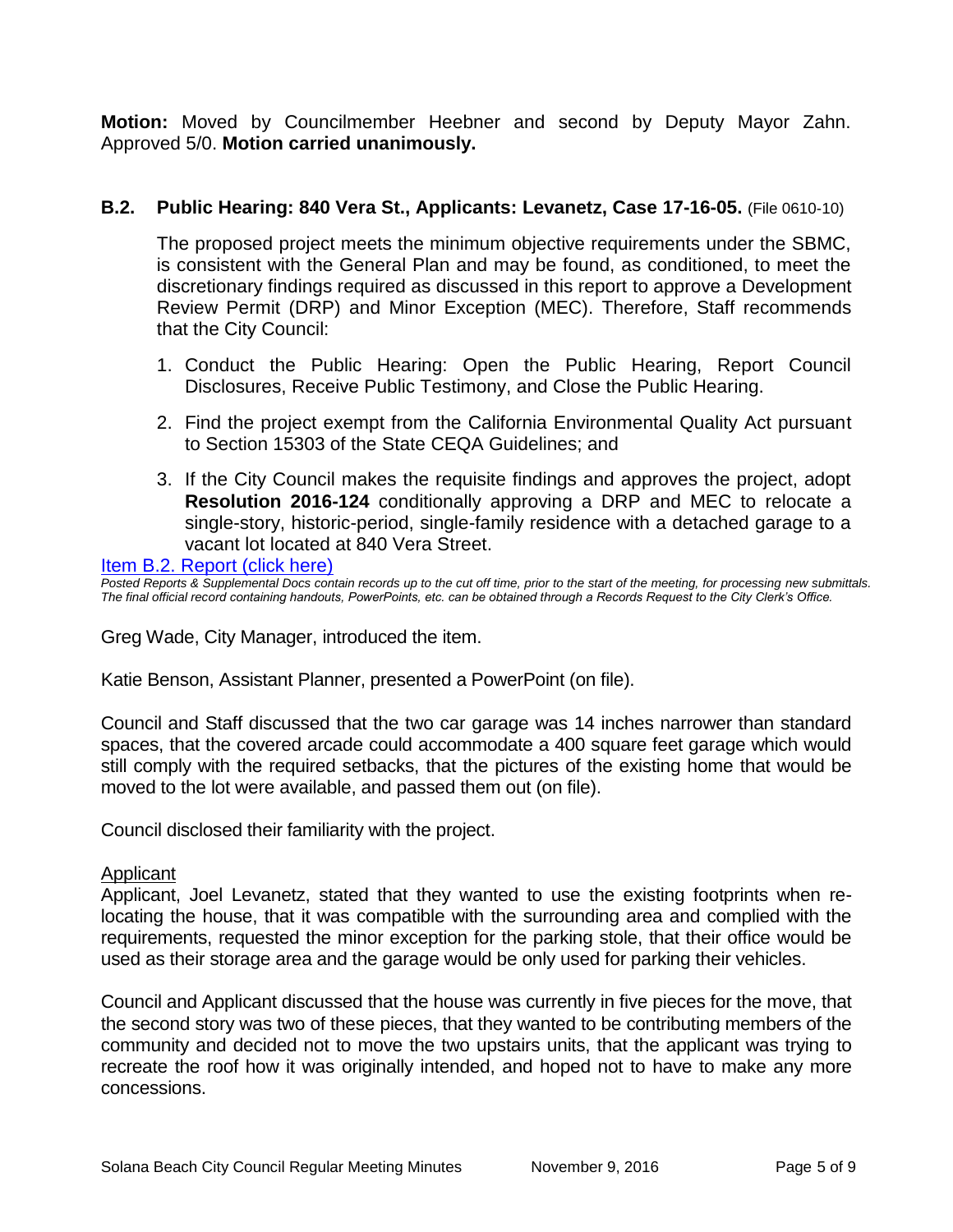Council and Applicant discussed that there were existing parking issues in this neighborhood, whether the applicant would add a foot to width of the garage, that the applicant said it would be an added expense and that the contractor would have to review it but thought that it could be done.

**Motion:** Moved by Councilmember Heebner and second by Councilmember Nichols to close the public hearing. Approved 5/0. **Motion carried unanimously.**

Council discussed adding 14 feet to the garage and denying the minor exception.

Deputy Mayor Zahn said that he was supportive of a motion, appreciated the approach the applicant had taken and his willingness to work things out, in terms of parking concerns.

**Motion:** Moved by Councilmember Heebner and second by Councilmember Nichols. Approved 5/0 adding 14 ft. to the garage and denying the minor exception. **Motion carried unanimously.**

**B.3. Public Hearing: 460 S. Nardo Ave., Applicant: Krupp, Case 17-16-21.** (File 0600- 40)

The proposed project meets the minimum objective requirements under the SBMC, is consistent with the General Plan and may be found, as conditioned, to meet the discretionary findings required as discussed in this report to approve a Development Review Permit (DRP). Therefore, Staff recommends that the City Council:

- 1. Conduct the Public Hearing: Open the Public Hearing, Report Council Disclosures, Receive Public Testimony, and Close the Public Hearing.
- 2. Find the project exempt from the California Environmental Quality Act pursuant to Section 15303 of the State CEQA Guidelines; and
- 3. If the City Council makes the requisite findings and approves the project, adopt **Resolution 2016-126** conditionally approving a DRP to construct a new, singlestory, single-family residence with an attached, two-car garage and an attached, Accessory Living Unit (ALU) at 460 South Nardo Avenue.

[Item B.3. Report \(click here\) -](https://solanabeach.govoffice3.com/vertical/Sites/%7B840804C2-F869-4904-9AE3-720581350CE7%7D/uploads/Item_B.3._Report_(click_here)_-_11-9-16_-_R.pdf) R

*Posted Reports & Supplemental Docs contain records up to the cut off time, prior to the start of the meeting, for processing new submittals. The final official record containing handouts, PowerPoints, etc. can be obtained through a Records Request to the City Clerk's Office.*

Greg Wade, City Manager, introduced the item.

Katie Benson, Assistant Planner, presented a PowerPoint (on file).

Council disclosures.

Joe Krupp stated that he was a resident of Madison, Wisconsin and his wife wanted to make the City of Solana Beach their home in the future, that this lot would allow them to build a single story home to meet their needs and as part of that they designed accessory living unit for winter visitors and the likelihood for caretakers in the future for their mother. He asked Council to consider Ordinance 470 modifications regarding deed restrictions and auxiliary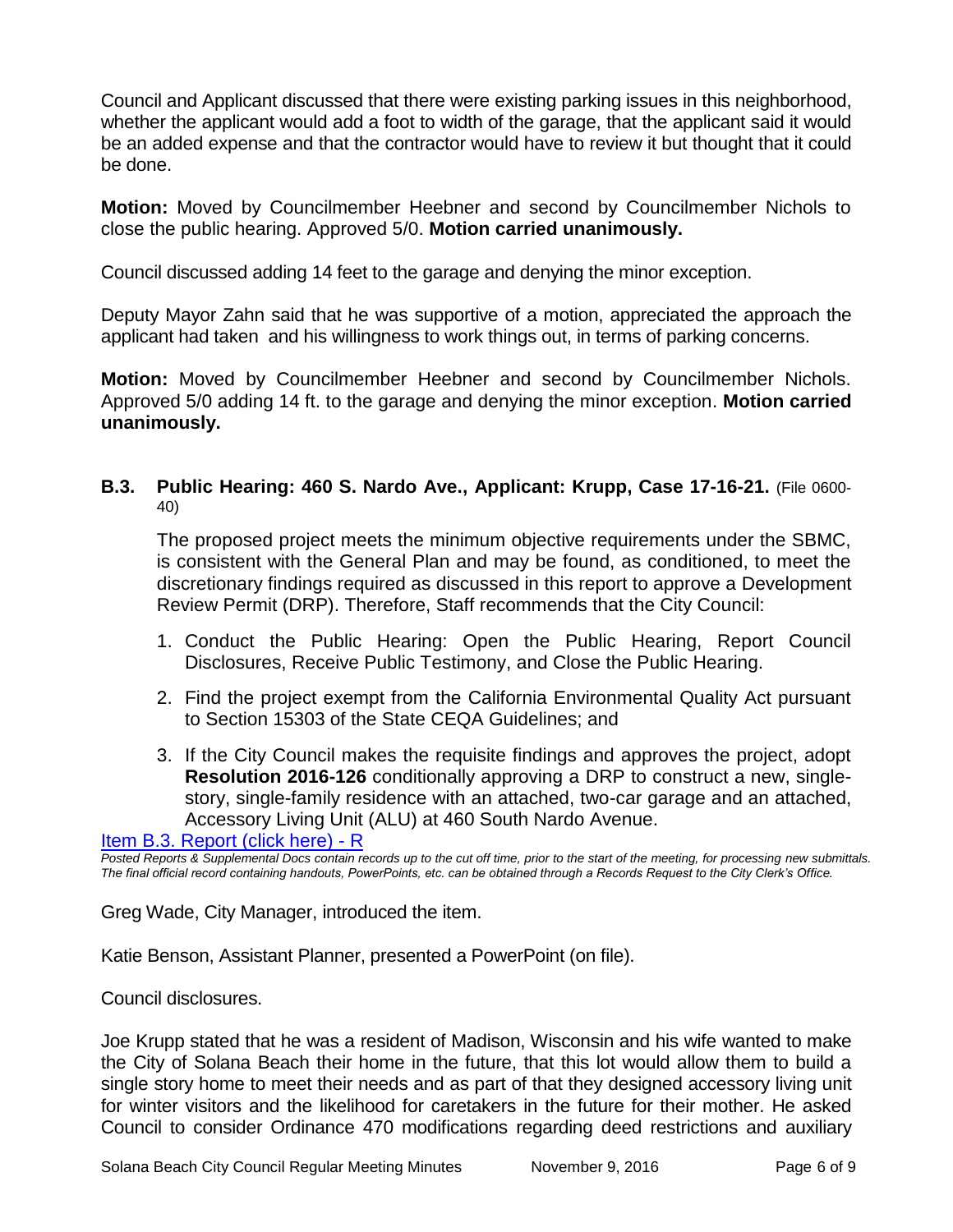parking stall that would take effect once the new ordinance was adopted and to consider treating these two conditions under Ordinance 470 conditions at this time, and that he was he was requesting consideration in order to be able to finish the project by the following January.

Johanna Canlas, City Attorney, stated that currently there was no law or regulation that would allow this request, that the applicable regulations for the project were those that were in place at the time the application was completed under the Permits Streamlining Act, there were no pipeline provision that would exempt projects before the adoption of Ordinance 470, that the state law provided for a waiting period to challenge the ordinance, and that applying it beforehand was not advisable.

Council and Staff discussed that one of the options was to continue the hearing to the date certain of December 14, 2016 and that if Ordinance 470 was adopted tonight it would be effective by that date, that there would be a new Council at the dais who would have to review all of the initial hearing and evidence needed as they did not have the benefit of this discussion. Discussion continued regarding that the applicant could withdraw an application and file a new one and the City would have to re-evaluate the submittal to review the associated costs with any new considerations to be analyzed, whether any fees could be waived, and that there would be some associated costs for the packet publication, that all ADA requirements had to be met at the time of the issuance of the building permit, that the building official would have to review the accessible path of travel, and that single family residences were not typically a subject to ADA requirements but the applicant would have to consider what met his needs.

Councilmembers and Staff discussed that there was an option to add conditional approval language upon Council's consent stating that should 470 became effective before the permit was pulled the following conditions would no longer apply, that removing the conditions would require a DRP modification and Council's approval, that the fee for modification would be less, that the time would not be lost by continuing a hearing in order to get a building permit.

Discussed continued that adding a conditional approval language would be unprecedented, that it required applying a law prior to its effective date, that a continuance required a new Council to make the findings, and that the applicant would send his representative to the next meeting if it was continued.

Mr. Krupp, Applicant, asked for a continuance to the date certain of December 14, 2016.

**Motion:** Moved by Councilmember Nichols and second by Deputy Mayor Zahn. Approved 5/0 to continue the hearing to a date certain of December 14, 2016. **Motion carried unanimously.**

Mayor Zito recessed the meeting at 7:47 p.m. for a break and reconvened at 8:53 p.m.

# **C. STAFF REPORTS**: (C.1. - C.3.)

*Submit speaker slips to the City Clerk.*

#### **C.1. Lomas Santa Fe Corridor Feasibility Study Agreement.** (File 0820-75)

Recommendation: That the City Council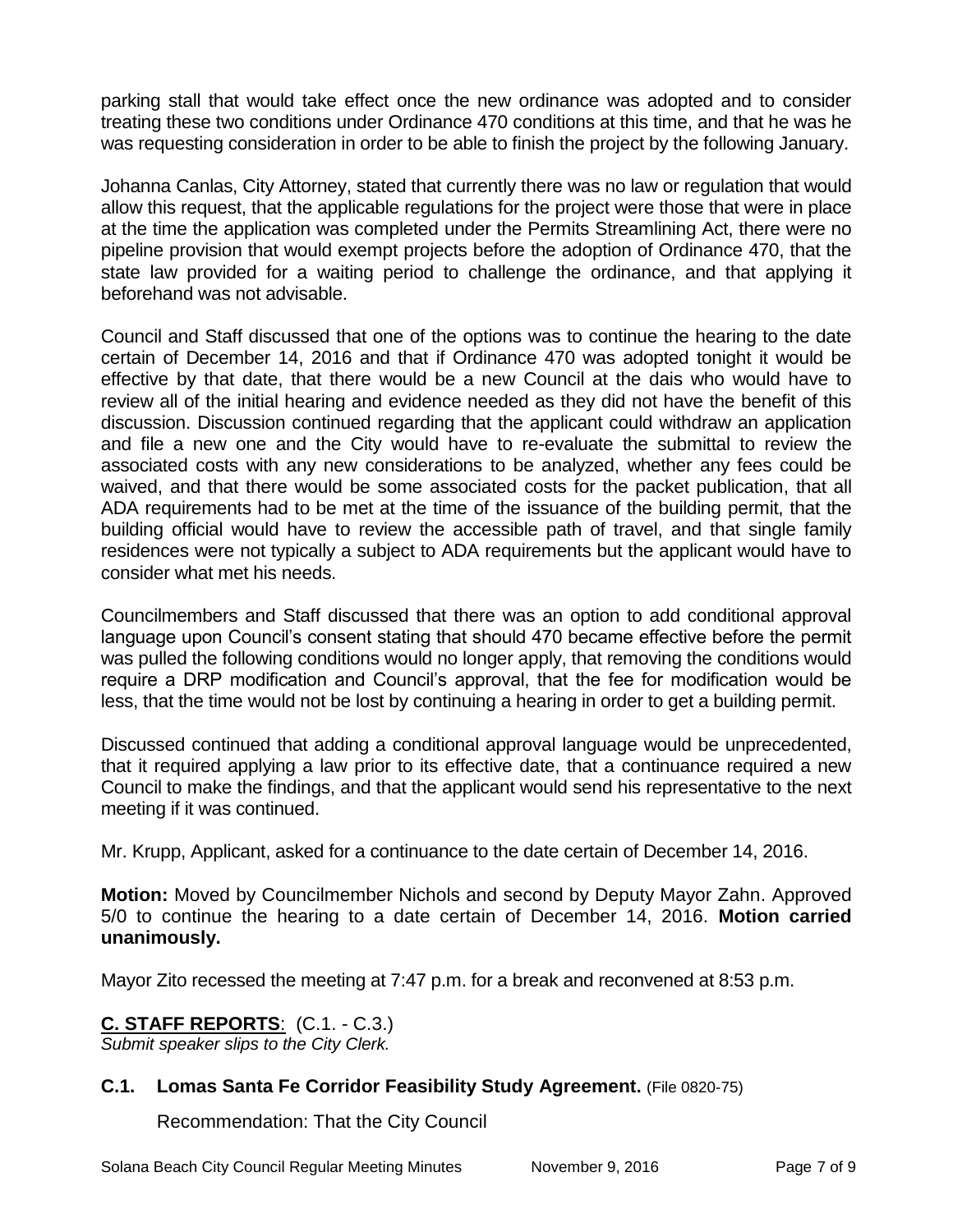#### 1. Adopt **Resolution 2016-127** authorizing the City Manager to sign an agreement with STC Traffic, Inc. for the Lomas Santa Fe Corridor Feasibility Study.

#### [Item C.1. Report \(click here\)](https://solanabeach.govoffice3.com/vertical/Sites/%7B840804C2-F869-4904-9AE3-720581350CE7%7D/uploads/Item_C.1._Report_(click_here)_-_11-9-16.PDF)

[C.1. Updated Report #1](https://solanabeach.govoffice3.com/vertical/Sites/%7B840804C2-F869-4904-9AE3-720581350CE7%7D/uploads/C.1._Updated_Report__1_-_11-09-16.pdf)

*Posted Reports & Supplemental Docs contain records up to the cut off time, prior to the start of the meeting, for processing new submittals. The final official record containing handouts, PowerPoints, etc. can be obtained through a Records Request to the City Clerk's Office.*

Greg Wade, City Manager, introduced the item and presented a PowerPoint (on file).

Council and Staff discussed they had enlisted the services of RRM Landscape Architect Group for use at a later phase first phase but were listed as part of the consultant team, that ATS consultants addressed 2-3 very specific segments of the corridor, that the study would allow for a conceptual plan for the entire corridor that would then be broken down to allow for alternate plans for each section, that timeline was approximately six months with a goal to begin in January, and that an e-blast and outreach programs would be ideal to give residents adequate notice.

Discussion continued regarding the issue of pedestrian safety and a desire for the City to reach out to stakeholders and people who have communicated to the City that there was an issue, the possibility of funding being diverted from the I-5 Mitigation Plan, that a grant would be requested due the similarity of the project, and to review the area near the Minute Shop, the old 7/11, and Peets due to confusion for motorists, and that the community outreach include the residential or rural corridor of the project due to the problem of speeding traffic and the need for sidewalks.

**Motion:** Moved by Councilmember Heebner and second by Councilmember Nichols. Approved 5/0. **Motion carried unanimously.**

#### **C.2. Adopt (2nd Reading) Ordinance 471 – Building and Fire Code Updates.** (File 0800-90)

Recommendation: That the City Council

1. Adopt **Ordinance 471** amending Title 15 of the Solana Beach Municipal Code. [Item C.2. Report \(click here\)](https://solanabeach.govoffice3.com/vertical/Sites/%7B840804C2-F869-4904-9AE3-720581350CE7%7D/uploads/Item_C.2._Report_(click_here)_-_11-9-16.PDF)

*Posted Reports & Supplemental Docs contain records up to the cut off time, prior to the start of the meeting, for processing new submittals. The final official record containing handouts, PowerPoints, etc. can be obtained through a Records Request to the City Clerk's Office.*

Johanna Canlas, City Attorney, read the title of the ordinance.

**Motion:** Moved by Deputy Mayor Zahn and second by Councilmember Heebner. Approved 5/0. **Motion carried unanimously.**

### **C.3. Adopt (2nd Reading) Ordinance 470 – Providing Regulations Concerning Accessory Dwelling Units in Residential Zones.** (File 0610-10)

Recommendation: That the City Council

1. Adopt **Ordinance 470** regulating the development of accessory dwelling units. [Item C.3. Report \(click here\)](https://solanabeach.govoffice3.com/vertical/Sites/%7B840804C2-F869-4904-9AE3-720581350CE7%7D/uploads/Item_C.3._Report_(click_here)_-_11-9-16.PDF)